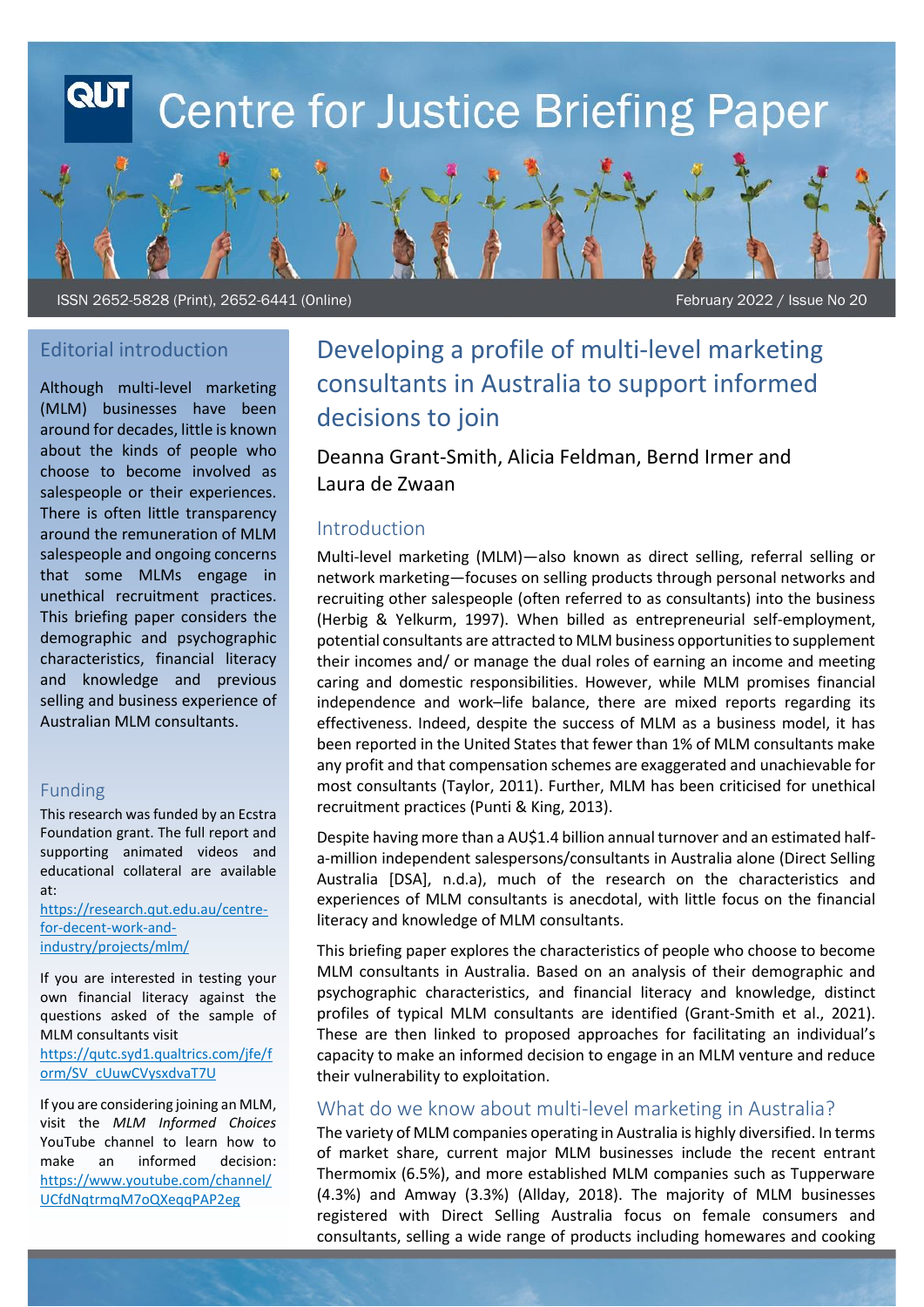appliances, craft supplies, and health, beauty and fashion products. It should be noted that not all MLMs are registered with DSA and many operate independently.

Under the Australian Consumer Law, legal MLM enterprises are not pyramid schemes because consultant income is predominantly derived from selling products or services, rather than recruiting others into a scheme. Although the detailed business model and commission structure of each MLM company differ, consultants do not receive a salary and typically rely on a complex calculation of commissions from their sales, alongside the sales of consultants they have recruited. Typically, a portion of the commission from their sales is also dispersed to the consultant who recruited them into the business and so on up the line. Most MLMs require consultants to purchase starter packs to join, and meet minimum sales targets to stay in the company.

MLM is an overwhelmingly femaledominated industry (Sullivan & Delaney, 2017). It has been estimated that between 77% and 95% of MLM consultants are women (DSA, n.d.b). Further, D'Antonio, (2019) claims that the MLM business model is dependent on exploiting female social circles. The common promise of many MLM ventures, of balance between paid work and family responsibilities, indicates there may be a high proportion of parents involved (de Casanova, 2011; Stanger, 2008).

There is also evidence to suggest that youth may be specifically targeted (Hardon et al., 2019). This could be related to the generally low barriers to entry and because joining does not usually require any prior training or experience (Schiffauer, 2018).

The primary recruitment approach used by MLM companies is linked to interpersonal influence, with consultants recruited by colleagues,

friends or family members (Bosley & McKeage, 2015; Weierter, 2001), and potential recruits can find it difficult to refuse to join when being solicited by someone with whom they share a close relationship (Schiffauer, 2018). Further, the high levels of trust implicit in such relationships can reduce scepticism and generate feelings of obligation or allegiance (Bosley & McKeage, 2015).

# Building a profile of multi-level marketing consultants

While it can be difficult to access accurate and complete information about MLM business opportunities, individuals with higher levels of financial literacy may be more likely to make informed decisions about joining and less likely to be influenced by personal factors.

Prospective consultants can be educated to identify and critically evaluate the recruitment tactics of MLM companies and respond to these in an informed way (Cialdini, 2001). Targeted information programs regarding earning expectations in MLM can influence decisions to participate and have positive knock-on effects for others in that individual's social network (Bosley & McKeage, 2015). However, there is limited information available about the characteristics of MLM consultants to inform such education initiatives.

In late 2019, the authors administered a survey to address this lacuna using a Qualitrics panel. The sample of current and former MLM consultants (*N*=287) consisted of 59.9% females and 39.7% males (0.3% of respondents preferred not to answer). The most commonly reported age bracket in the MLM sample was 25 to 34.

Questions were based on a review of MLM and financial literacy literature, and a similar study conducted with a United States sample (DeLiema et al., 2018).

Latent profile analysis, an advanced multivariate statistical technique, was used to identify potential subpopulations based on different configurations of variables. Among the current or former members of MLM firms, we found different profiles (i.e., configurations) of financial literacy and perceived financial knowledge and investigated the substantive differences among them. Four unique profiles were identified which were distinguishable across several dimensions: demographic and psychographic factors, MLM involvement and experiences, and financial literacy. As shown in Figure 1, the four profiles were labelled 'Self-Aware Inquirers', 'Aspirational Devotees', 'Prudent Evaluators', and 'Trusting Self-Doubters'. Full methodological details are included in the report (Grant-Smith et al., 2021).

The *Trusting Self-Doubter* profile included 39% percent of respondents. Members of this profile are typically financially literate but lack confidence in their financial knowledge. They tend not to seek out information before joining an MLM. Despite this, they may be receptive to receiving financial information about MLM because they incorrectly perceive that their financial literacy is low. This profile can be reached by providing information confirming their financial knowledge is adequate to build their decision-making confidence both before deciding to join and when deciding to remain with the MLM company.

The *Self-Aware Inquirer* profile included 27% of respondents. This profile was the most femaledominated with 70% of members identifying as female. Although members of this profile have lower financial literacy, their realistic assessments of their knowledge, and their comfort in seeking information, mean they are likely to be receptive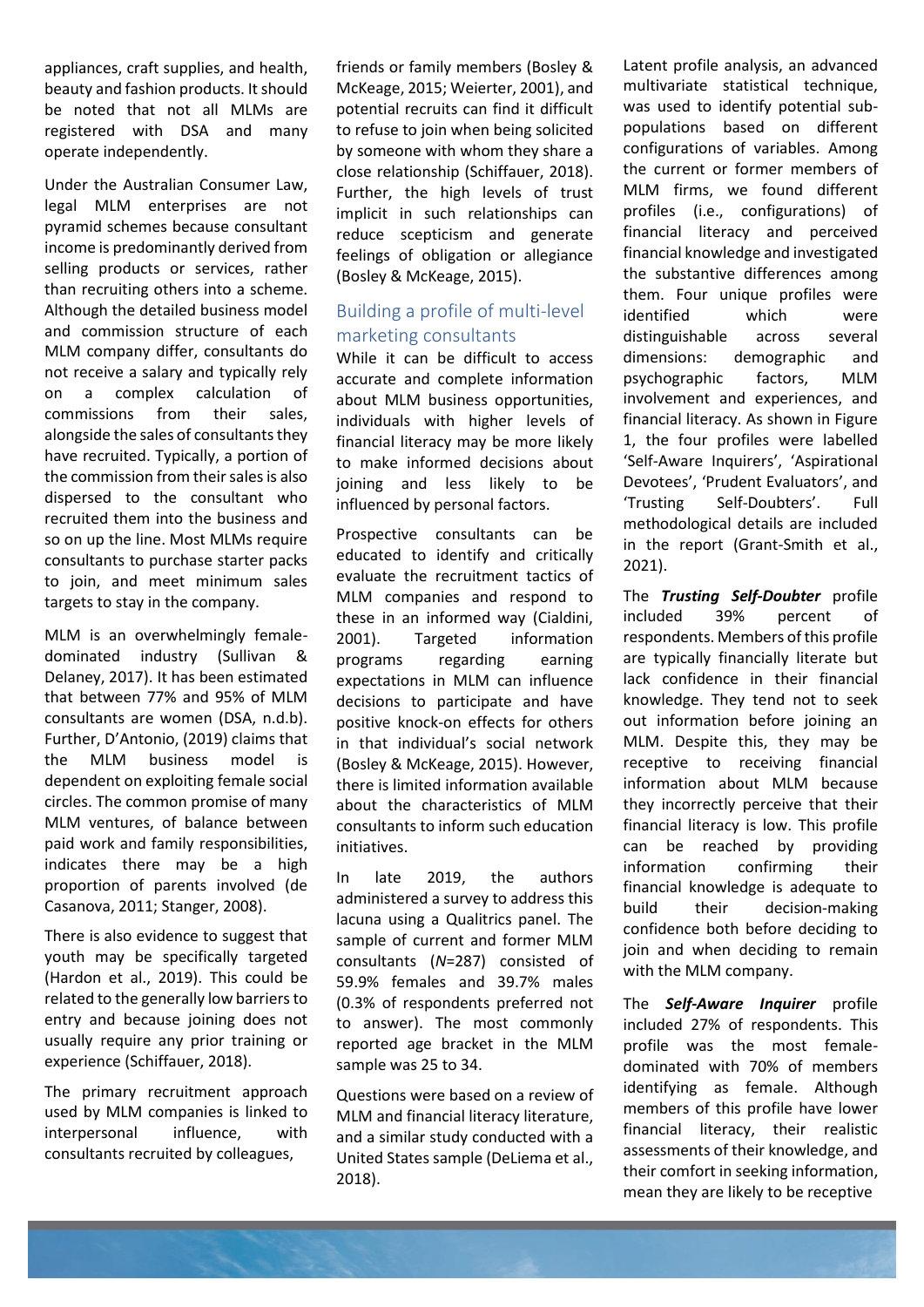

*Figure 1. Summary of key characteristics of multi-level marketing consultant profiles*

to financial literacy information about MLM. This profile can be reached by providing financial literacy information in an easily applicable format for their circumstances. Because Self-Aware Inquirers are the youngest profile, it is recommended that social media platforms be used to provide this information.

The *Prudent Evaluator* profile included 16% of respondents. Members of this profile typically possess high levels of financial literacy and confidence in their financial decision-making. They generally conduct research and seek financial advice before joining an MLM company. Because they will likely seek information, it needs to be easily found via web searches. This profile can be reached by providing information about MLM businesses in an accessible, online format to increase access at the time of decision-making.

# Facilitating informed choice to participate in a multi-level marketing company

Based on these results, several short animatedshort, animated videos were prepared to provide financial advice and assist future prospective members who fit these profiles to make informed decisions to join MLM companies. They may also support existing MLM consultants to make more well-informed financial decisions about their MLM businesses. These videos are hosted on the YouTube channel *[MLM](https://www.youtube.com/channel/UCfdNqtrmqM7oQXeqqPAP2eg)  [Informed Choices.](https://www.youtube.com/channel/UCfdNqtrmqM7oQXeqqPAP2eg)*

### The need for a targeted strategy to reach some profiles

The *Aspirational Devotee* profile, comprising 18% of respondents, was distinctly different to the others across multiple dimensions. Members of this profile are potentially more vulnerable to exploitation or venture failure than other profiles.

This is because they are typically overly optimistic about both the likelihood of success in MLM opportunities and their own financial knowledge. This profile also differed from other profiles in several psychographic measures that are likely to influence their decision-making. Compared to other MLM profiles, this profile scored highest in measures of impulsivity (the inability to act with forethought and restraint), social status orientation (concern for one's place in the socio-economic structure), internal locus of control (the degree to which individuals believe future outcomes can be controlled by their present actions), and materialism (placing high value on possessions, wealth and image).

Members of this profile typically invest the highest amounts of time and money in their MLM ventures which can make them vulnerable given the overestimation of their skills. Indeed, more than half the members of this profile selfreported spending up to AU\$25,000 on start-up costs for their first MLM business, compared to averages of less than AU\$5,000 spent by other profiles. Members of this profile are also the most likely to have worked for multiple MLM companies.

Members of the Aspirational Devotee profile reported both the highest self-calculated profits and losses of all profiles. However, the accuracy of this profile's selfreported profits and losses can be questioned given their low understanding of a range of key financial concepts, including compound interest, inflation, and calculating profits. This has implications for their understanding of important considerations for MLM businesses, including return on investment, interest on debt and their ability to evaluate the profitability of their business correctly.